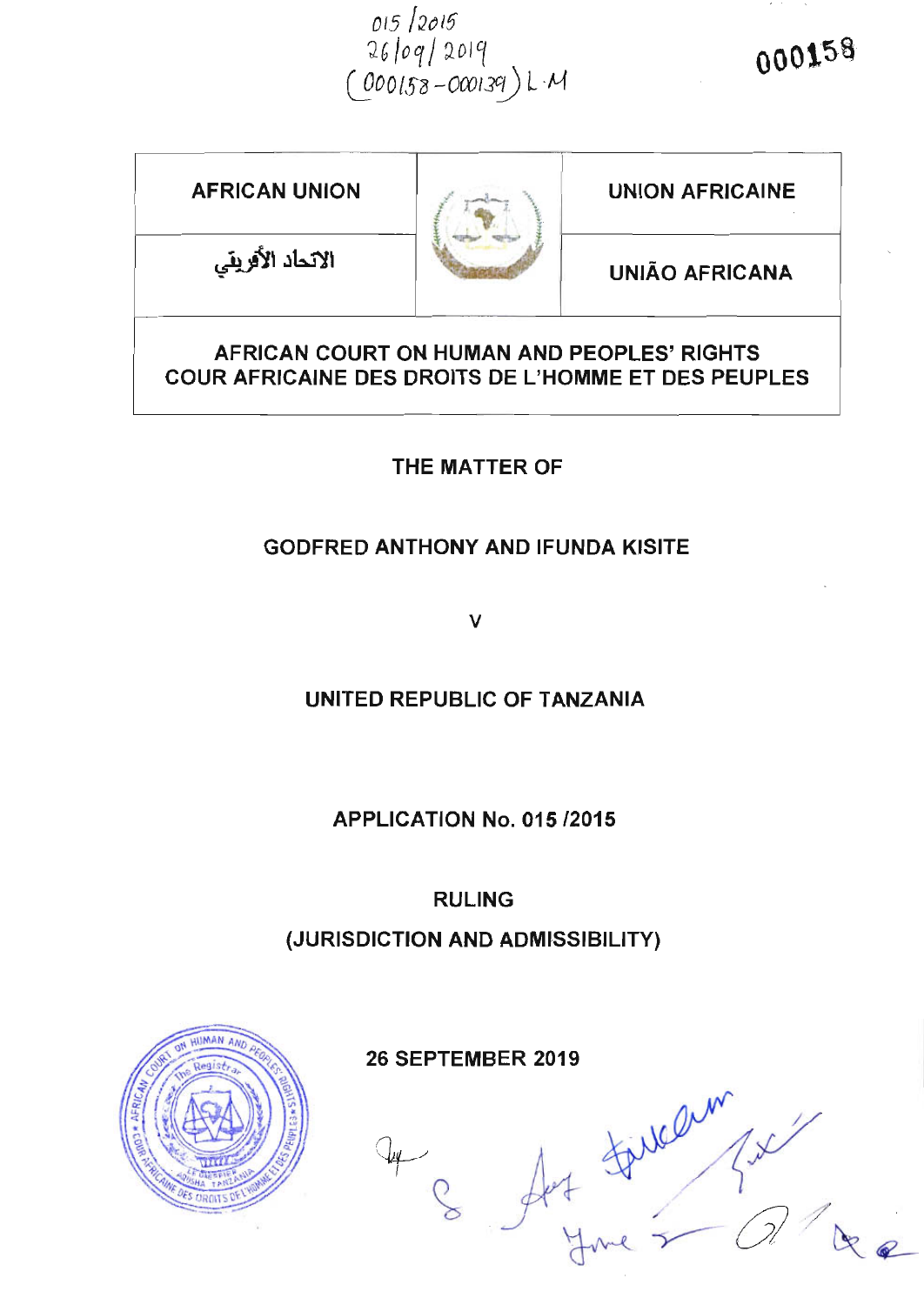$\bar{z}$ 

#### TABLE OF CONTENTS

| Objection based on failure to file the Application within a reasonable time 12 |
|--------------------------------------------------------------------------------|
|                                                                                |
|                                                                                |
|                                                                                |

 $\sim 10^{-1}$ 

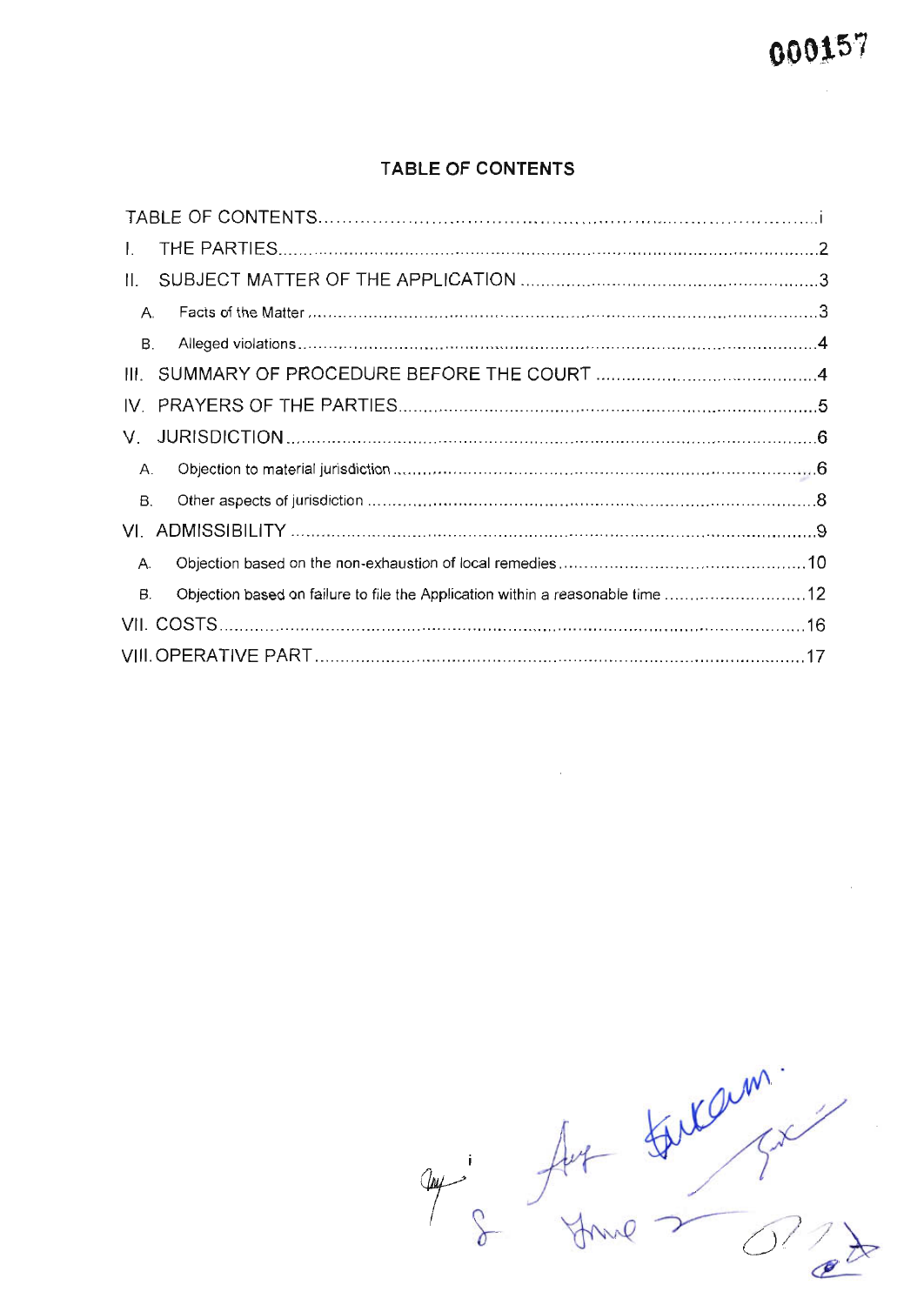The Court composed of: Sylvain ORE, President; Ben KIOKO, Vice-president; Rafa6 BEN ACHOUR, Ângelo V. MATUSSE, Suzanne MENGUE, M-Thérèse MUKAMULISA, Tujilane R. CHIZUMILA, Chafika BENSAOULA, Blaise TCHIKAYA, Stella I, ANUKAM, -Judges; and Robert ENO, Registrar.

ln accordance with Article 22 of the Protocol to the African Charter on Human and Peoples' Rights on the Establishment of an African Court on Human and Peoples' Rights (hereinafter referred to as "the Protocol") and Rule 8(2) of the Rules of Court (hereinafter referred to as "the Rules"), Justice lmani D. ABOUD, member of the Court and a national of Tanzania, did not hear the Application.

ln the Matter of

Godfred ANTHONY and lfunda KISITE Self- represented

versus

UNITED REPUBLIC OF TANZANIA, represented by:

- i. Dr. Clement J. MASHAMBA, Solicitor General, Office of the Solicitor Generat
- Ms. Sarah D. MWAIPOPO, Director, Division of Constitutional Affairs and Human ii. Rights, Attorney General's Chambers;
- iii. Mr. Baraka LUVANDA, Ambassador, Head of the Legal Unit, Ministry of Foreign Affairs, East Africa, Regional and lnternational Cooperation;
- Ms. Nkasori SARAKIKYA, Assistant Director, Human Rights; Principal State Attorney, Attorney General's Chambers; iv.

com? I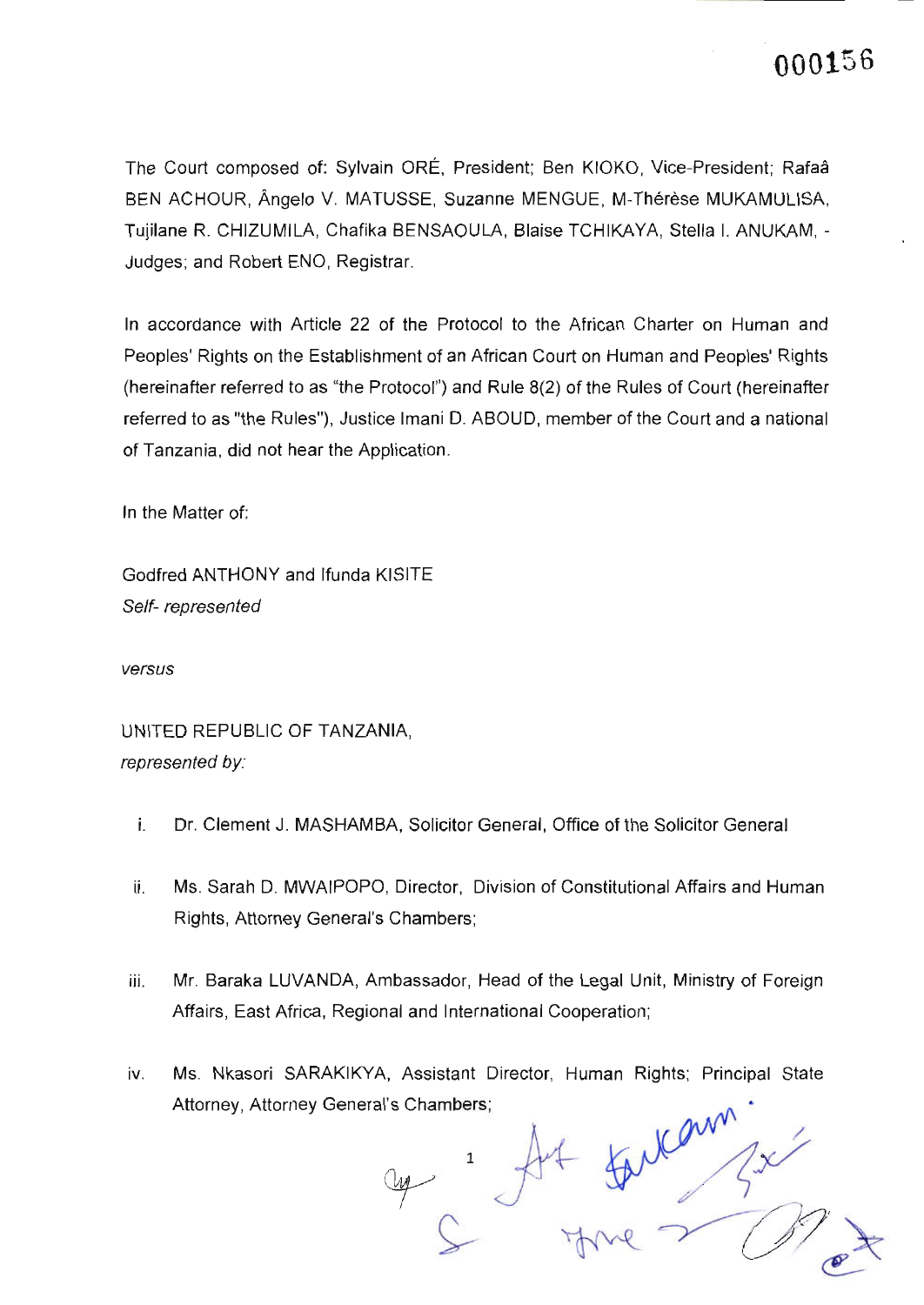- Mr. Elisha E. SUKA, Foreign Service Officer, Ministry of Foreign Affairs, East African, Regional and lnternational Cooperation; V
- vi. Mr. Mark MULWAMBO, Principal State Attorney, Attorney General's Chambers
- vii. Ms. Sylvia MATIKU, Principal State Attorney, Attorney General's Chambers

after deliberation, renders the following Judgment:

#### I. THE PARTIES

- 1. Messrs Godfred Anthony and Mr. lfunda Kisite, (hereinafter referred to as "the Applicants") are nationals of the United Republic of Tanzania, each currently serving thirty (30) years' prison sentence following their conviction of conspiracy to commit a felony and for armed robbery.
- 2. The Respondent State, the United Republic of Tanzania, became a Party to the African Charter on Human and Peoples' Rights (hereinafter referred to as "the Charter") on 21 October 1986, and to the Protocol on 10 February 2006. Furthermore, on 29 March 2010, the Respondent State deposited the Declaration required under Article 34 (6) of the Protocol, by which it accepted the jurisdiction of the Court to receive cases from individuals and Non-Governmental Organisations.

wearn 2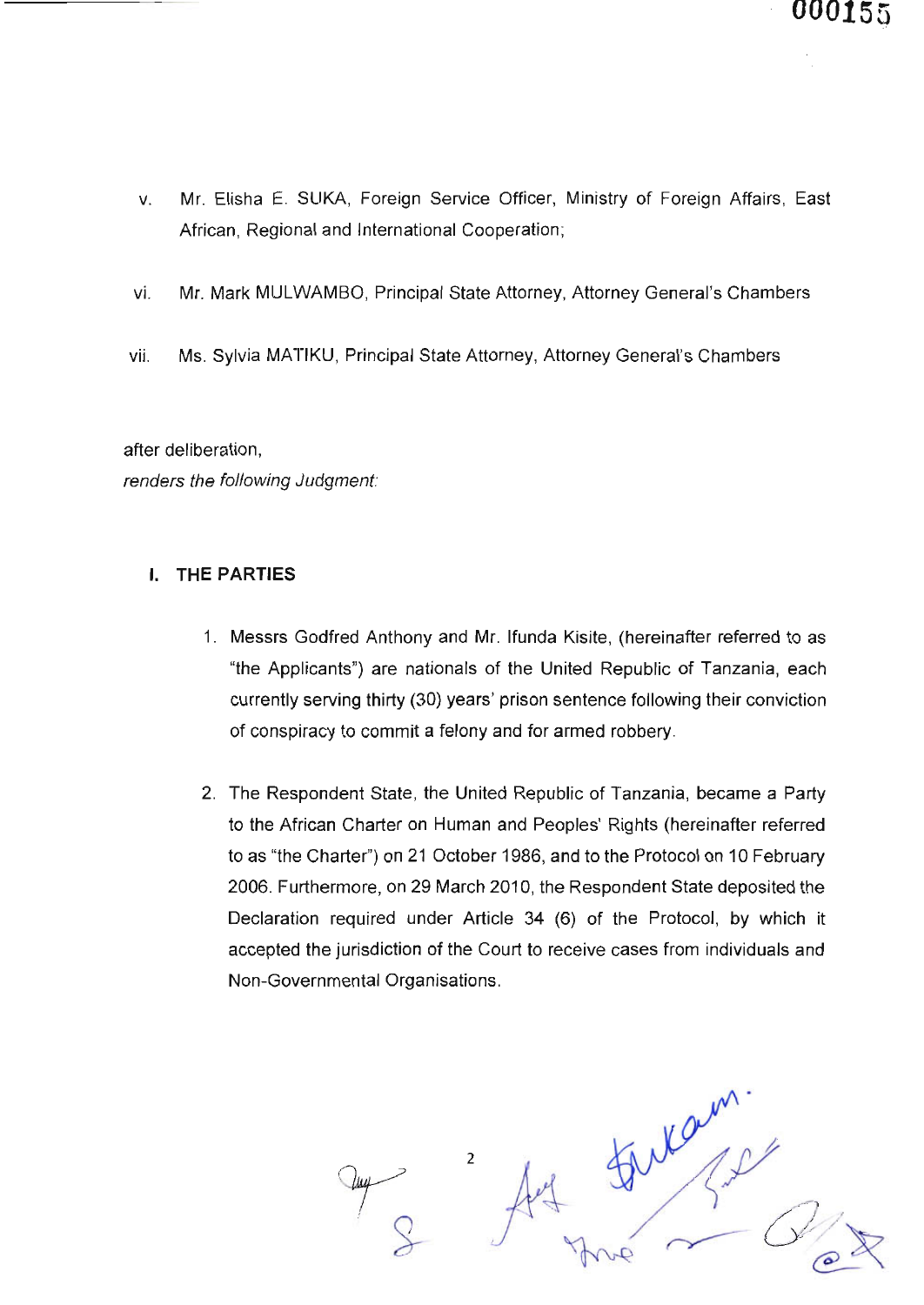#### **II. SUBJECT MATTER OF THE APPLICATION**

#### A. Facts of the Matter

3. lt emerges from the file that the Applicants were charged before the Songea District Court on 7 May 1999 in Zanzibar Street, Songea Municipality, with one count of conspiracy to commit a crime and one count of armed robbery for threatening the cashier named Sophie Mwalango with a pistol, before snatching a box containing twenty thousand Tanzanian Shillings (TZS 20,000) and 5 receipt booklets belonging to Steven Martin. The crimes are provided for and punishable under Articles 384 and 285 as read together with 286 of the Penal Code of the Respondent State respectively.

- 4. The District Court found the first Applicant guilty and sentenced him to three years' imprisonment for conspiracy to commit a crime and 15 years' imprisonment for armed robbery, to be served concurrenfly. The second Applicant was acquitted on the ground that the evidence against him was mere suspicion.
- 5. The first Applicant appealed against his conviction and the 1S-year sentence, while the Prosecution appealed against the acquittal of the second Applicant to the High Court of Tanzania at Songea. By a single Judgement rendered on 19 May 2003, the first Applicant's appeal was dismissed and his sentence was instead increased from 15 to 30 years in accordance with the amended Minimum Sentences Act of 1972. ln respect of the second Applicant, the Judge granted the Prosecution's appeal and sentenced him to 30 years for armed robbery, a sentence to be served concurrently with the three years' imprisonment for conspiracy to commit a crime.

faitan ny<br>V 3  $O\prime$  $^{\circ}$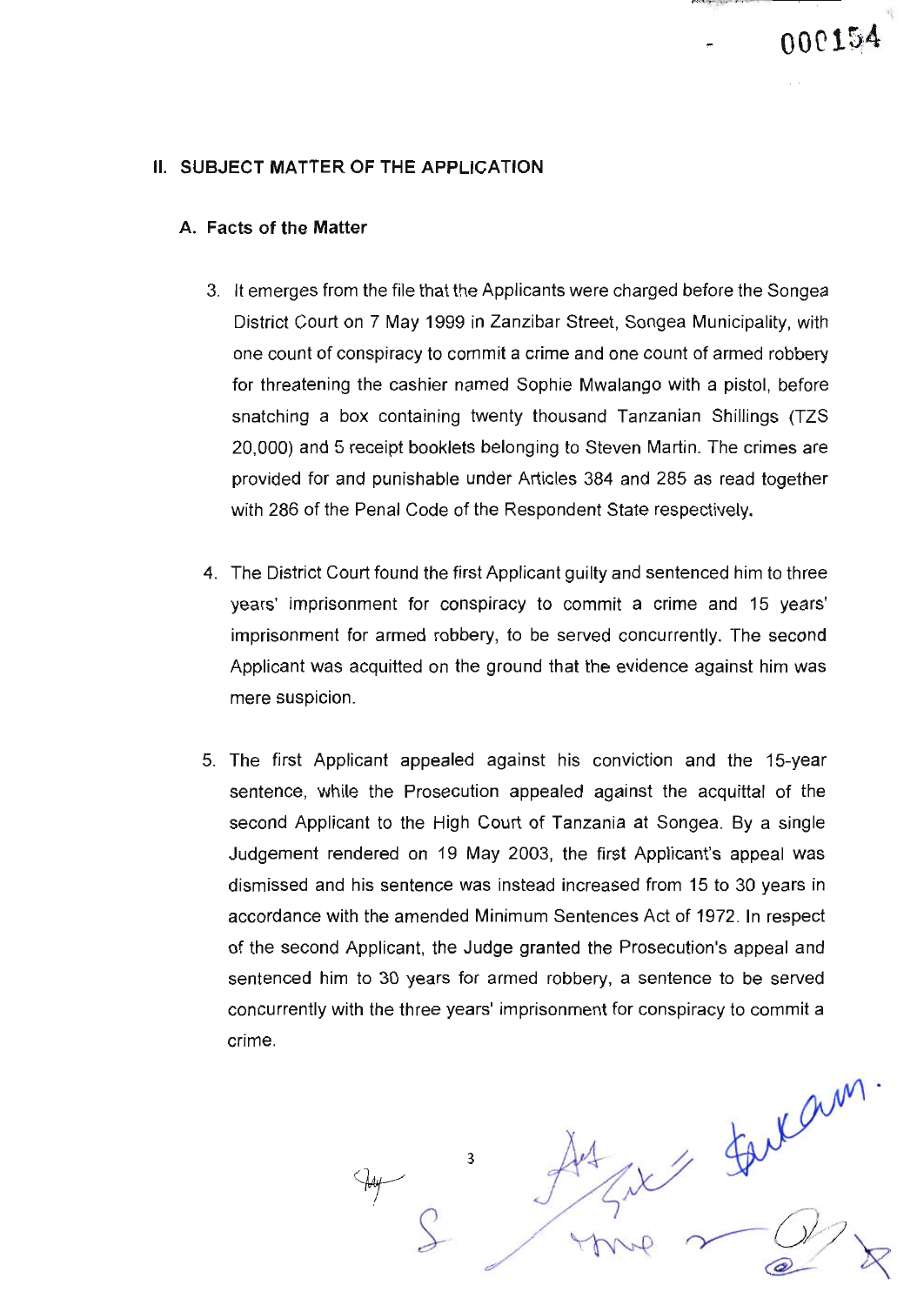6. Dissatisfied with the decision of the High Court, the Second Appticant appealed to the Court of Appeal of Tanzania sitting at Mbeya. On 21 May 2004, the Court of Appeal upheld the decision of the High Court. Although it found that the consolidation of the cases by the High Court at the judgment stage after they were heard separately was procedurally wrong, it noted, that this error did not prejudice the Applicants' rights.

#### B. Alleged violations

- 7. The Applicants allege that the Respondent State violated their rights under the Respondent State's Constitution and the Charter as follows:
	- a) The conviction and the sentence imposed on them was non-existent and unconstitutional and therefore contravenes Article 13 (b) (c) of the Constitution of the United Republic of Tanzania.
	- b) The Respondent State violated their right under Article 7 (1) of the Charter as they did not benefit from free legal assistance.
	- c) They were not equally protected within the law by the Respondent State and this violates Article 3 of the Charter.
	- d) The Respondent State inflicted upon them mental and physical suffering by imposing on them a sentence which is excessive and illegal thereby violating the Charter.

#### III. SUMMARY OF PROCEDURE BEFORE THE GOURT

8. The Application was filed on 13 July 2015 and was served on the Respondent State on 29 October 2015.

ram.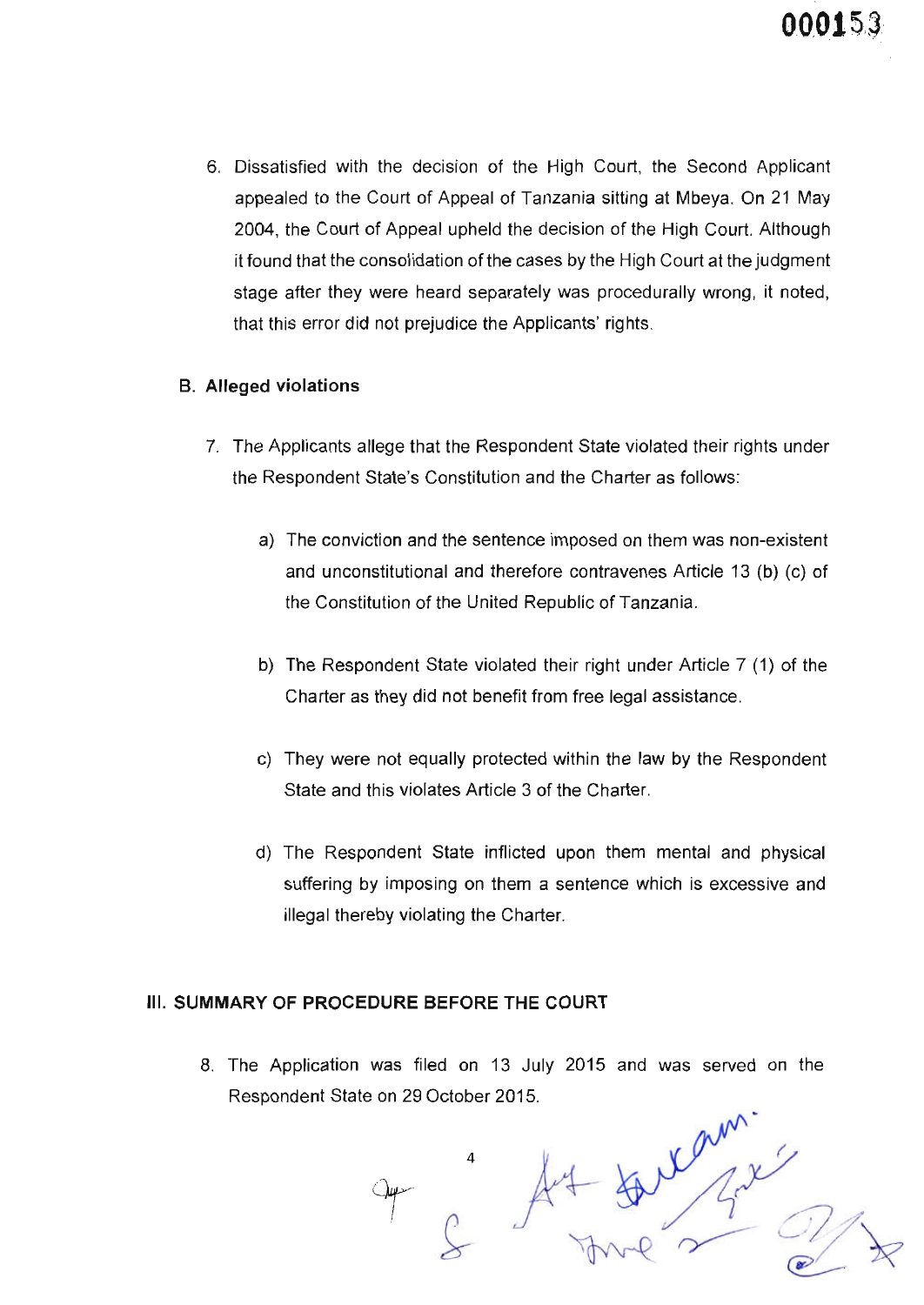- 9. The Parties filed their pleadings within the time limits stipulated by the Court and these were duly exchanged.
- 10.On 25 March 2019, the Parties were notified that written pleadings were closed

#### !V. PRAYERS OF THE PARTIES

- 11. The Applicants pray the Court to:
	- "i. Make a declaration that the Respondent State violated their rights as guaranteed under Articles 1, 2, 3, 4, 5, 6 and 7 (1) (c) and (2) of the Charter.
	- ii. lssue an order compelling the Respondent State to release them from prison.
	- iii. Order reparations should the Court find merit in the Application.
	- iv. Supervise implementation of the Court's orders and any other decisions that the Court may make in their favour."
- 12. With regard to jurisdiction and admissibility, the Respondent State prays the Court to grant the following orders:
	- "1. That the Application has not invoked the jurisdiction of the Honourable African Court on Human and Peoples' Rights
	- 2. That the application has not met the admissibility requirements stipulated under Rule 40(5) and (6) of the Rules of Court, be declared inadmissible and duly dismissed.

5 e-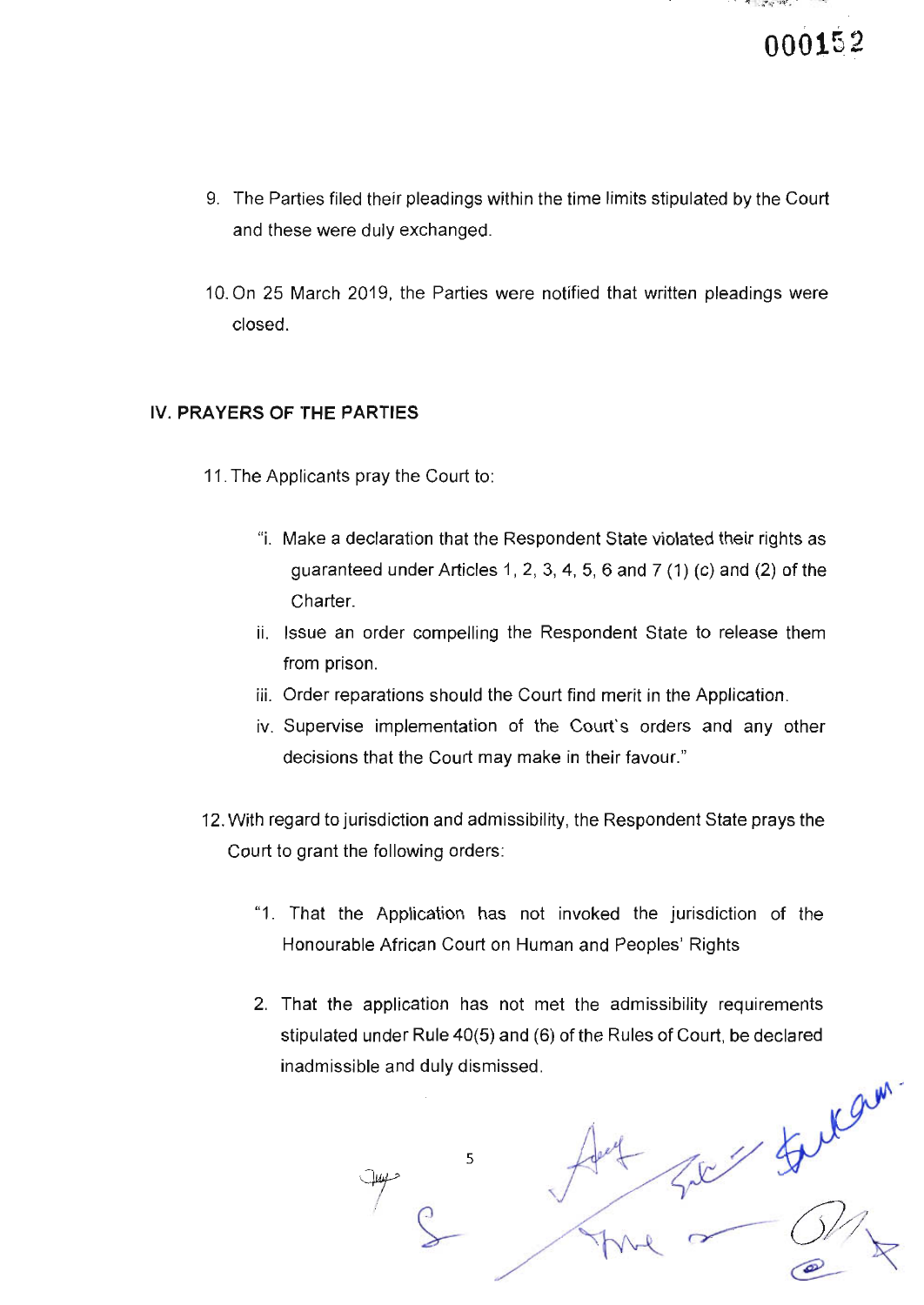- 3. That the costs of this Application be borne by the Applicants."
- 13.With regard to merits, the Respondent State prays the Court to find that it has not violated Articles 1, 2, 3, 6, 7(1) (c) and 7(2) of the Charter. Moreover, it prays that the Court should deny the Applicants prayer for reparations and order them to pay costs.

#### V. JURISDICT]ON

- 14. Pursuant to Article 3 (1) of the Protocol, the jurisdiction of the Court extends to "all cases and disputes submitted to it concerning the interpretation and application of the Charter, the Protocol and other relevant human rights instruments ratified by the State concerned". ln terms of Rule 39 (1) of its Rules, "the Court shall conduct preliminary examination of its jurisdiction. . . ".
- 15. The Respondent State raises an objection to the material jurisdiction of the Court.

#### A. Objection to material jurisdiction

- 16. The Respondent State asserts that Article 3 (1 ) of the Protocol and Rule 26 of the Rules only affords the Court jurisdiction to "deal with cases or disputes concerning the application and interpretation of the Charter, the Protocol and any other human rights instruments ratified by the concerned State."
- 17. Accordingly, the Respondent State submits that "the Court is not afforded unlimited jurisdiction to sit as a court of first instance or an appellate court and reanalyse the evidence already analysed by the highest domestic court." Futam.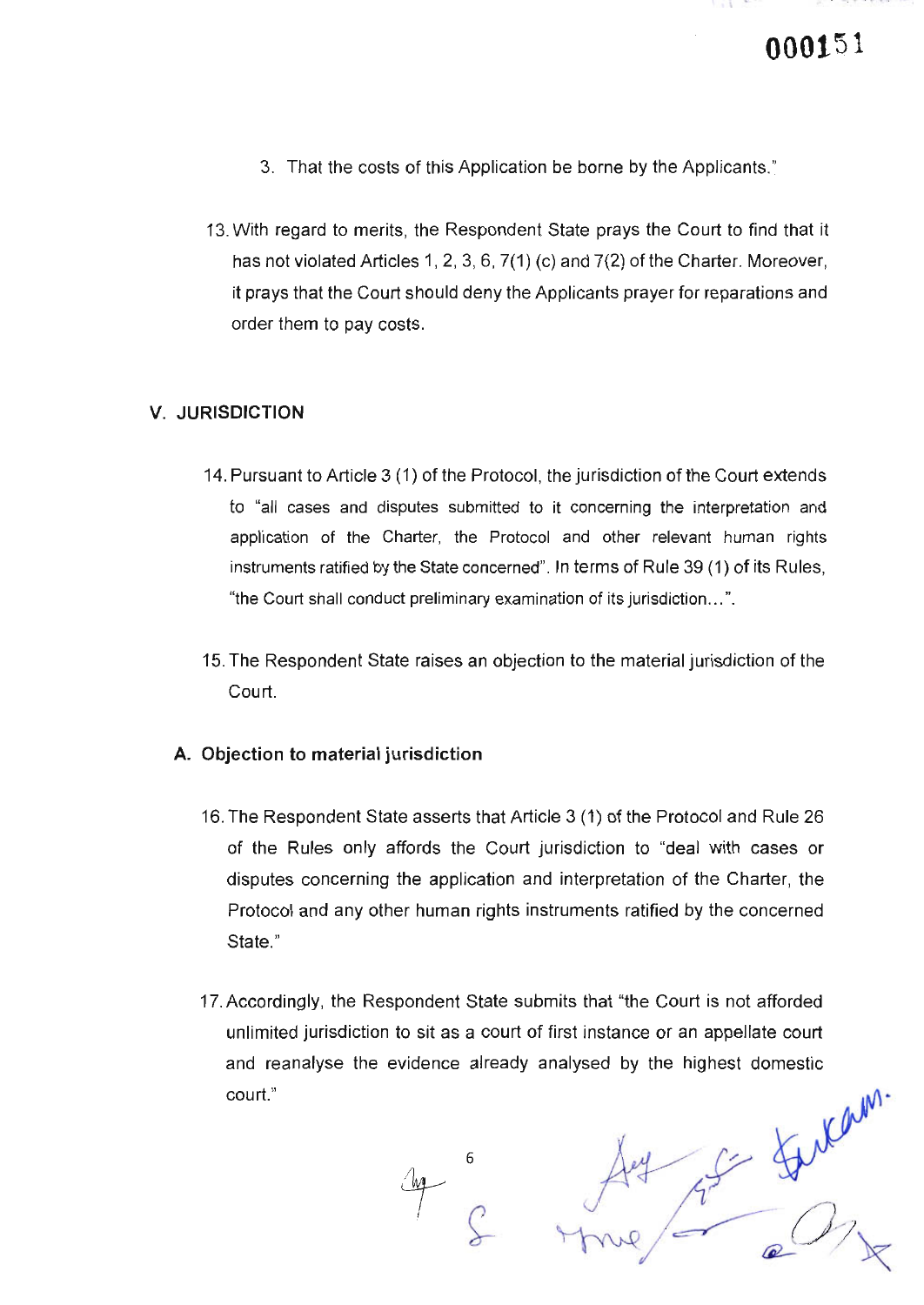

18. The Applicants contend that their Application is in conformity with Article 3 of the Protocol and Rule 26 of the Rules concerning the interpretation and application of the Charter, the Protocol and any relevant human rights instrument ratified by the Respondent State. The Applicants argue therefore, that, the Court should exercise its jurisdiction and consider the Application.

\*\*\*

- 19.The Court has held that Article 3 of the Protocol gives it the power to examine an Application submitted before it as long as the subject matter of the Application involves alleged violations of rights protected by the Charter, the Protocol or any other international human rights instruments ratified by a Respondent State.<sup>1</sup>
- 20.The Court reiterates its well established jurisprudence that it is not an appellate body with respect to decisions of national courts.<sup>2</sup> However, the Court also emphasised, that, "[t]his does not preclude it from examining relevant proceedings in the national courts in order to determine whether they are in accordance with the standards set out in the Charter or any other human rights instruments ratified by the State concerned."3

7

<sup>}</sup>

<sup>&</sup>lt;sup>1</sup> Application No. 003/2012. Ruling of 28/03/2014 (Admissibility), Peter Joseph Chacha v United Republic of Tanzania, § 114, Application No. 005/2013. Judgment of 20/11/2015 (Merits), Alex Thomas v. United Republic of Tanzania, (hereinafter referred to as "Alex Thomas v Tanzania (Merits)"), § 45, Application No. 053/2016. Judgment of 28/03/2019 (Merits). Oscar Josiah v United Republic Tanzania (hereinafter "Oscar Josiah v United Republic of Tanzania (Merits)"), § 24.

<sup>&</sup>lt;sup>2</sup> Application No. 001/2013. Decision of 15/03/2013 (Jurisdiction), Ernest Francis Mtingwi v Republic of Malawi, § 14. Application No. 025/2016. Judgment of 28/03/2019 (Merits and Reparations), Kenedy Ivan v United Republic of Tanzania (hereinafter referred to as "Kenedy Ivan v Tanzania") § 26; Application No. 024/2015. Judgment of 07/11/18 (Merits and Reparations), Armand Guehi v. United Republic of Tanzania § 33; Application No. 006/2015. Judgment of 23/03/18 (Merits), Nguza Viking (Babu Seya) and Johnson Nguza (Papi Kocha) v. United Republic of Tanzania S 35.

<sup>&</sup>lt;sup>3</sup> Alex Thomas v Tanzania (Merits), § 130. See also Application No. 011/2015, Judgment of 28/09/2017 (Merits), Christopher Jonas v. United Republic of Tanzania (hereinafter referred to as "Christopher Jonas") v Tanzania (Merits)"), § 28, Application No. 003/2014, Judgment of 24/11/2017 (Merits), Ingabire Victoire Umuhoza v. Republic of Rwanda (hereinafter referred to as "Ingabire Umuhoza v Rwanda (Merits)"), § 52, Application No. 007/2013, Judgment of 03/06/2013 (Merits), Mohamed Abubakari v. United Repubtic of Tanzania, (hereinafter referred to as "Mohamed Abubakari v Tanzania (Merits)"), § 29.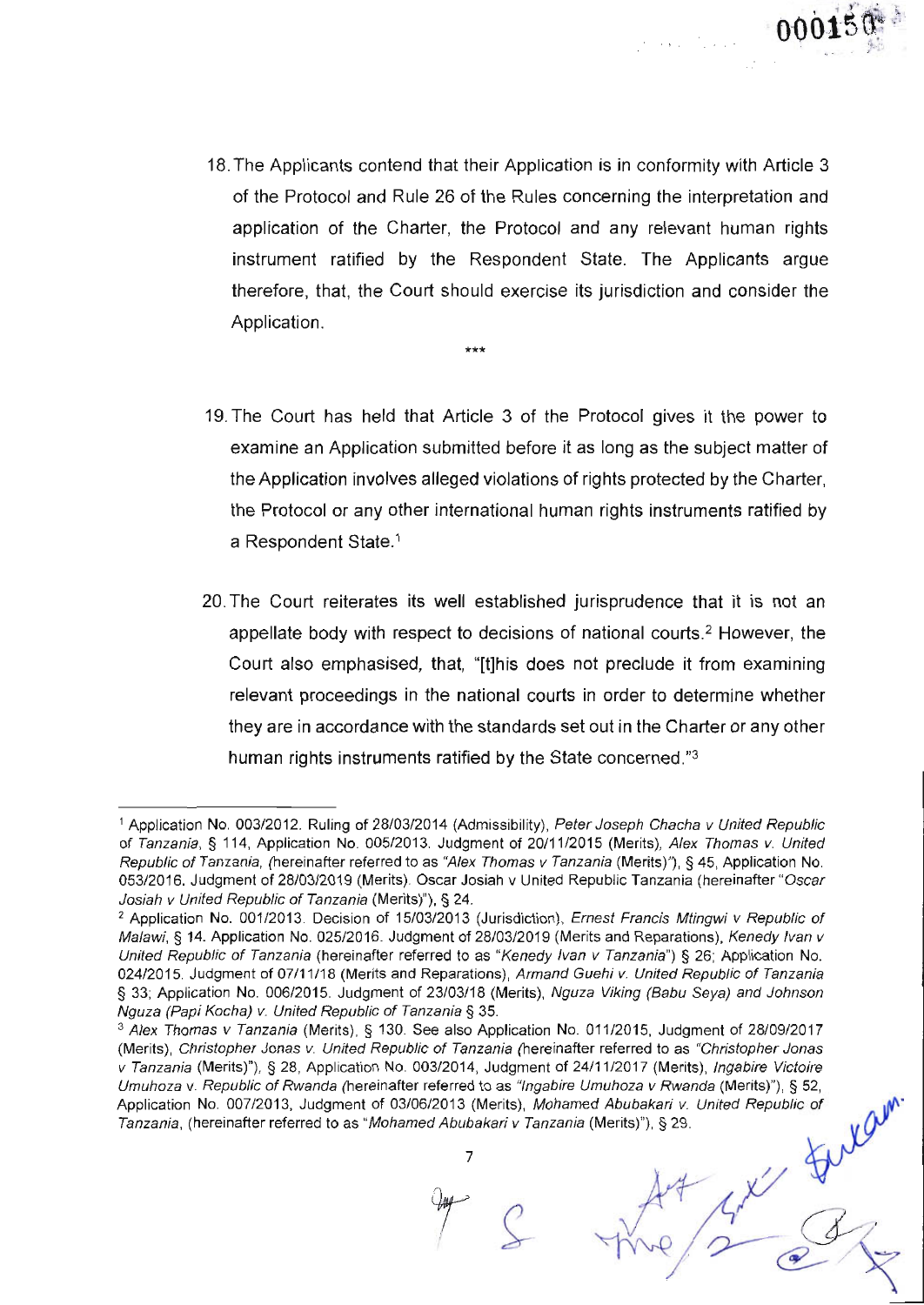@'

- 21. The Court notes that the instant Application raises allegations of human rights violations protected under Articles 2, 3 and 7 of the Charter and by considering them in light of international instruments, it does not arrogate to itself the status of an appellate court or court of first instance. Accordingly, the Respondent State's objection in this regard is dismissed. The court will not discuss the limits of its jurisdiction here contrary to the Respondent State's submission. The terms of Article 3 of the Protocol, reproduced by Rule 26 of the Rules, amply explain the extent of the Court's jurisdiction.
- 22. ln light of the foregoing, the Court holds that it has materiat jurisdiction

#### B. Other aspects of jurisdiction

- 23.The Court notes that the personal, temporal and territorial aspects of its jurisdiction are not disputed by the Respondent State and that nothing on the record indicates that the Court lacks such jurisdiction. The Court accordingly holds that:
	- (i) It has personal jurisdiction given that the Respondent State is a Party to the Protocol and has made the Declaration prescribed under Article 34 (6) of the Protocol, which enabled the Applicant to file this Application directly before this Court, pursuant to Article 5 (3) of the Protocol;
	- (ii) that it has temporal jurisdiction on the basis that the alleged violations are continuous in nature, in that the Applicants remain convicted and are serving a sentence of thirty (30) years'imprisonment on grounds which they consider are wrong and indefensible.<sup>4</sup>

8

<sup>&</sup>lt;sup>4</sup> See Application No. 013/2011. Ruling of 21/06/2013 (Preliminary Objections), Beneficiaries of the Late Norbert Zongo, Abdoulaye Nikiema alias Abiasse, Ernest Zongo and Blaise Ilboudo and the Burkinabe Movement on Human and Peoples' Rights v. Burkina Faso, (hereinafter referred to as, "Zongo and Others judgment (Preliminary Objections)"), § § 71 - 77.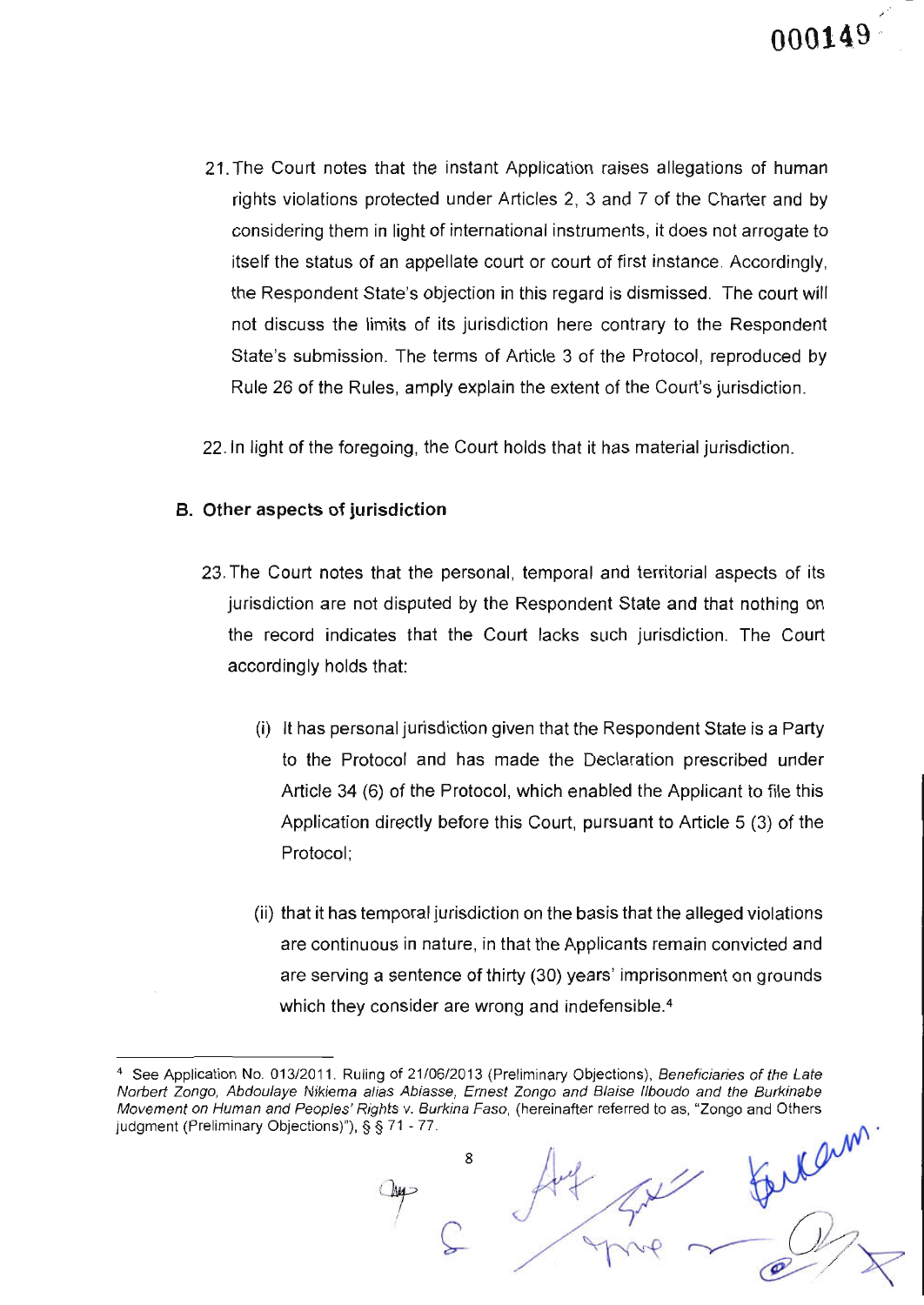- (iii) lt has territorial jurisdiction given that the facts of the case occurred in the Respondent State's territory.
- 24.In light of the foregoing, the Court holds that it has jurisdiction to consider the Application.

#### VI. ADMISSIBILITY

- 25. Pursuant to Article 6(2) of the Protocol, "the Court shall rule on the admissibility of cases taking into account the provisions of Article 56 of the Charter." ln addition Rule 39 (1) of the Rules provides that "the Court shall conduct preliminary examination of its jurisdiction and the admissibility of the application in accordance with articles 50 and 56 of the Charter and Rule 40 of these Rules".
- 26. Under Rule 40 of the Rules, which in essence restates the provisions of Article 56 of the Charter, Applications filed before the Court shall be admissible if they fulfil the following conditions:
	- "1. disclose the identity of the Applicant notwithstanding the latter's request for anonymity;
	- 2. comply with the Constitutive Act of the Union and the Charter;
	- 3. not contain any disparaging or insulting language;
	- 4. not be based exclusively on news disseminated through the mass media;
	- 5. be filed after exhausting local remedies, if any, unless it is obvious that this procedure is unduly prolonged;
	- 6. be filed within a reasonable time from the date local remedies were exhausted or from the date set by the Court as being the commencement of the time limit within which it shall be seized with the matter; and
	- 7. not raise any matter or issues previously settled by the parties in accordance with the principles of the Charter of the United Nations, the

9  $x^{\alpha m}$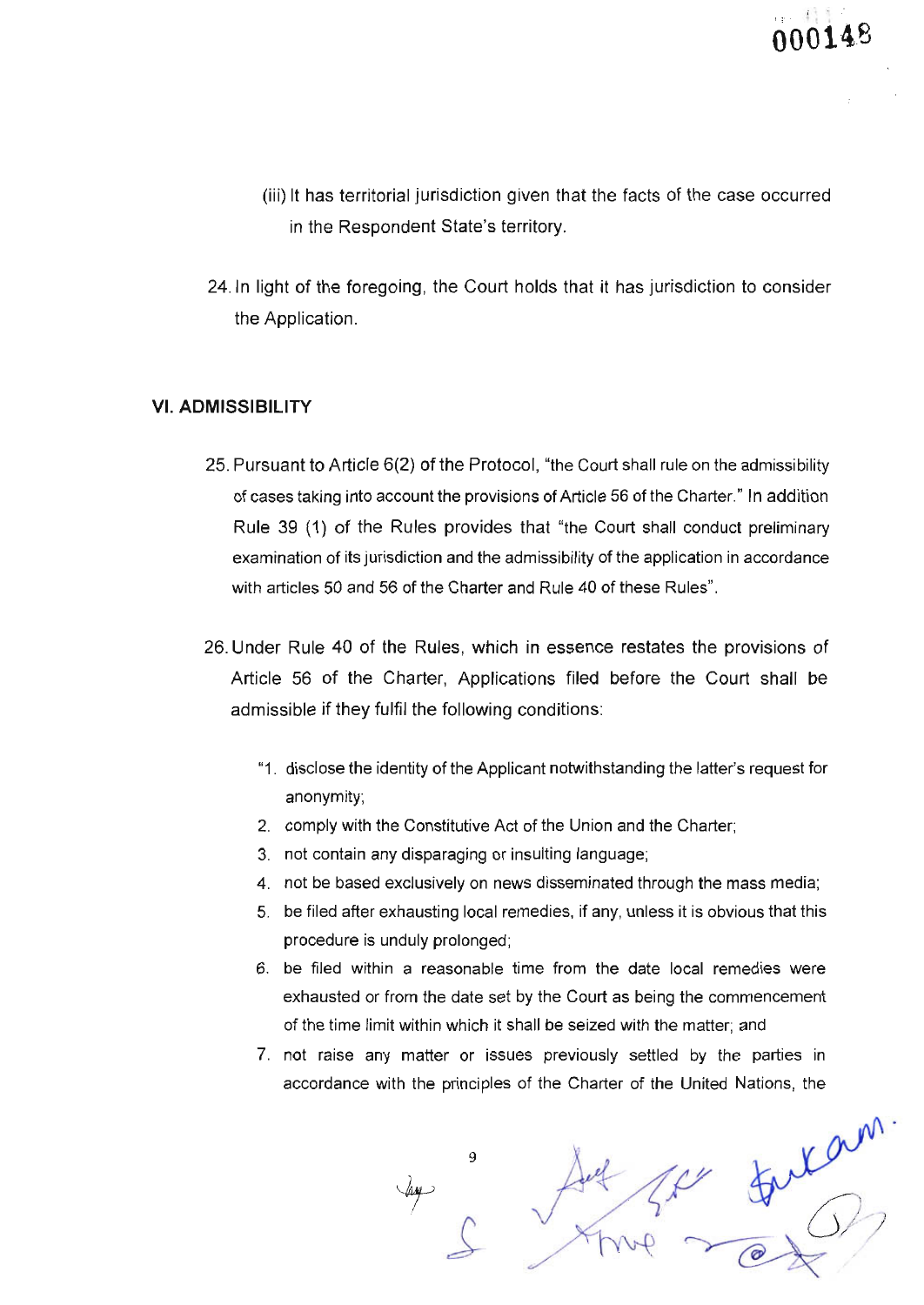= farlam.

Constitutive Act of the African union, the provisions of the Charter or of any legal instrument of the African Union".

27.The Respondent State raises two objections to the admissibility of the Application; the first one relates to the requirement of exhaustion of local remedies and second, the filing of the Application within a reasonable time under sub-Rules 40 (5) and (6), of the Rules, respectively.

#### A. Objection based on the non-exhaustion of local remedies

- 28.The Respondent State contends that the Applicants should have sought redress at the High Court of Tanzania for their alleged human rights violations by filing a constitutional petition in accordance with its Constitution and its Basic Rights and Duties Enforcement Act<sup>5</sup>.
- 29.The Respondent State also asserts that the first Applicant, Mr Godfred Anthony, never appealed against the decision of the High Court even though he had the opportunity to seize the Court of Appeal. The Respondent State further argues that the second Applicant, Mr lfunda Kisite, could have applied for a review of the decision of the Court of Appeal as provided by law. lt therefore concludes that the Applicants filed the Application before this Court without exhausting the available local remedies.
- 30. The Applicants aver that the first Applicant appealed against his conviction and sentence to the High Court, while the Prosecutor also appealed against the second Applicant's acquittal to the same court; with both appeals going in favour of the Prosecutor. Subsequently, the second Applicant filed an appeal before the Court of Appeal which while dismissing it, the Court of

10

Щų

s Chapter 3 of the laws of Tanzania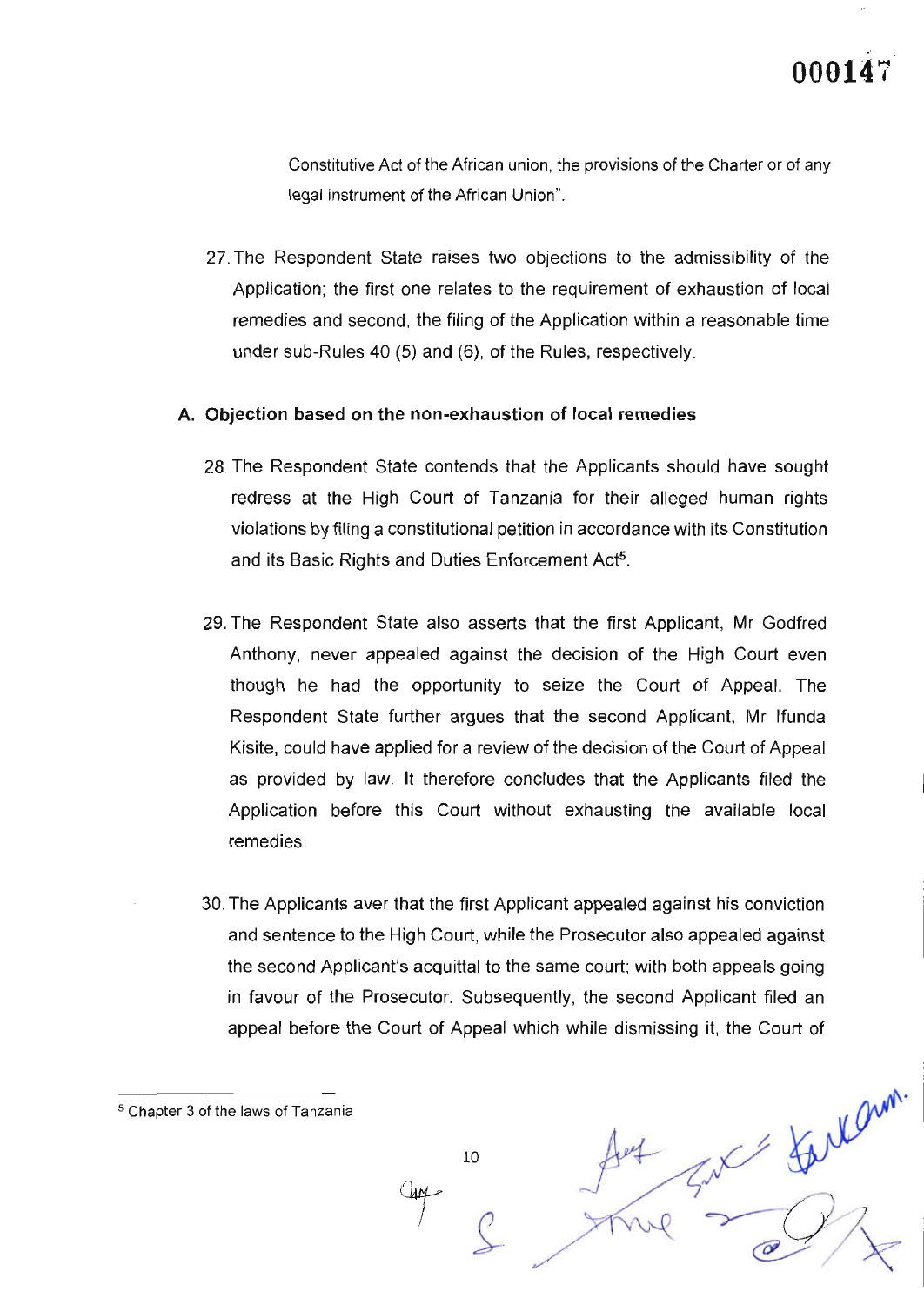Appeal referred to the first Applicant as well. Therefore, The Applicants concluded therefore that they exhausted local remedies.

 $***$ 

- 31. The Court notes that pursuant to Article 56 (5) of the Charter and Rule 40 (5) of the Rules, in order for an application before the Court to be admissible, local remedies must have been exhausted, unless the procedure to pursue them is unduly prolonged.
- 32.|n its jurisprudence, the Court has underscored that an applicant is only required to exhaust ordinary judicial remedies.<sup>6</sup> In relation to applications against the Respondent State, the Court has determined that the constitutional petition procedure in the High Court and the use of the review procedure at the Court of Appeal are extraordinary remedies in the Tanzanian judicial system, which are not required to be exhausted prior to filing an application before this Court.<sup>7</sup>
- 33. ln the instant case, the Court notes from the record that the second Applicant, Mr. lfunda Kisite appealed to the highest court in the Respondent State, that is, the Court of Appeal, which upheld his conviction and sentence.
- 34.The first Applicant, Mr Godfred Anthony appealed only to the High Court following his conviction by the District Court. However, while considering the appeal of the second Applicant, the Court of Appeal observed that all

<sup>&</sup>lt;sup>6</sup> Alex Thomas v Tanzania Judgment (Merits), § 64. See also Application No. 006/2013. Judgment 18/03/2016 (Merits), Wilfred Onyango Nganyi and 9 Others v. United Republic of Tanzania, § 95, Oscar Josiah v United Republic of Tanzania (Merits)", § 38, Application No. 016/2016. Ruling of 07/12/2018 (Merits and Reparations). Diocles William v United Republic of Tanzania, § 42.  $7$  Alex Thomas v Tanzania Judgment (Merits), §§ 63-65.

<sup>11</sup>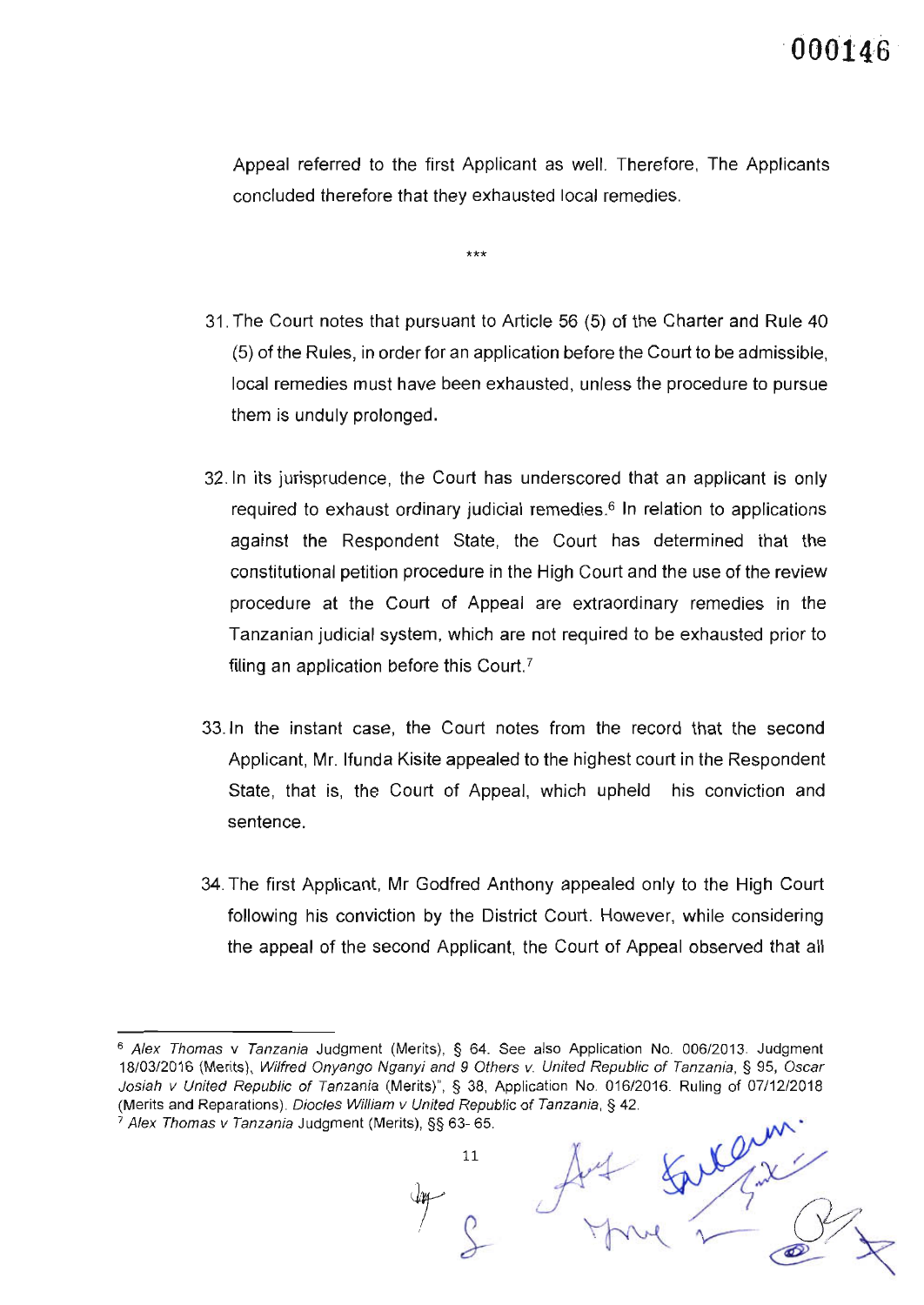the three co-accused persons, including the two Applicants, committed the crimes in concert and deserved the same sentence.

- 35.Consequently, the Court is of the view that, despite the fact that the first Applicant did not appeal to the Court of Appeal, his matter was addressed by the Court of Appeal, albeit incidentally, and any appeal he could have filed would have been unlikely to result in a different outcome.
- 36.1n this regard, the Court recalls its position in African Commission on Human and Peoples' Rights v Kenya, where it held that for purpose of ascertaining exhaustion of local remedies, the most pertinent issue that should be considered is whether a State against which an application is filed, has been accorded the opportunity to rectify alleged human rights violations prior to the filing of an application before the Court.<sup>8</sup>
- 37. Accordingly, the Court dismisses the Respondent State's objection that the Applicants did not exhaust local remedies.
- B. Objection based on failure to file the Application within a reasonable time
	- 38.The Respondent State argues that the Apptication was not filed within a reasonable time after local remedies were exhausted because the first Applicant's case at the High Court was concluded on 19 May 2003 and the second Applicant's case in the Court of Appeal was concluded on 27 February 2006.

<sup>8</sup> Application No. 006/2012. Judgment 26/05/2017 (Merits). African Commission on Human and Peoples' Rights v Republic of Kenya, § 94 fullem.

12

 $\mathcal{L}$ 

Jug -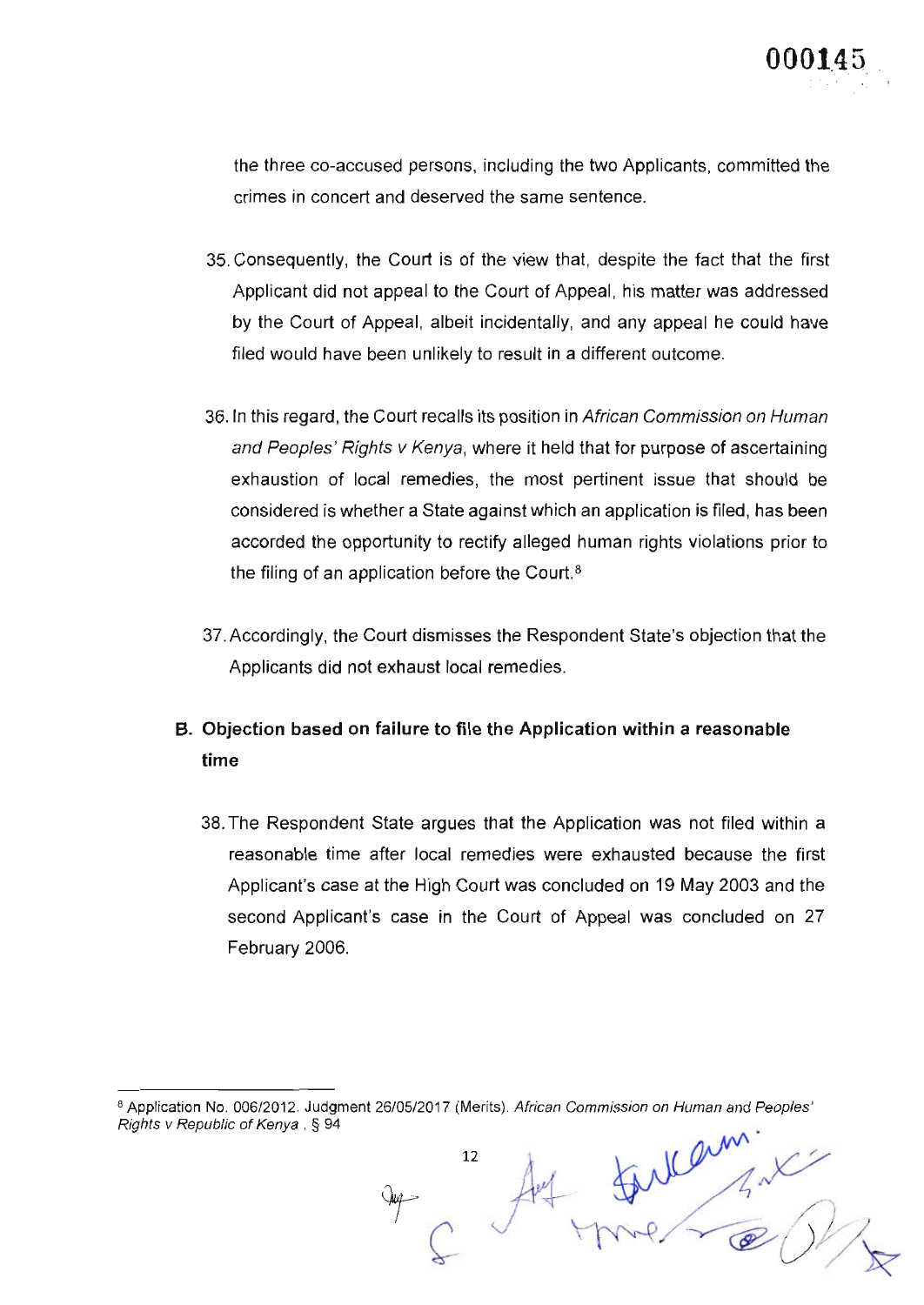39. The Respondent State avers that despite the fact that it deposited the Declaration required under Article 3a (6) of the Protocol in 2010, it took the Applicant five (5) years to seize the Court, that is, in 2015.

 $0001da$ 

- 40.1t further submits that even though Rute 40 (6) of the Rules does not prescribe a time limit for filing an application before the court, international human rights jurisprudence has established six (6) months as a reasonable time-limit after domestic remedies are exhausted for filing such applications. The Respondent State contends that the Applicants failed to seize the Court within six (6) months without having been hindered from doing so.
- 41.The Applicants did not address this objection specifically but submit that their Application meets the admissibility requirement specified under Article 56 of the Charter, and Rule 40 of the Rules.

 $+ + +$ 

- 42.The Court notes that Article 56(6) of the Charter does not specify any time frame within which a case must be filed before this Court. Rule 40 (6) of the Rules, which in substance restates Article 56(6) of the Charter, simply mentions 'a reasonable time from the date local remedies were exhausted or from the date set by the Court as being the commencement of the time limitwithin which it shall be seized with the matter."
- 43. In the matter of Norbert Zongo and Others v. Burkina Faso, the Court held that "the reasonableness of a time limit of seizure will depend on the particular circumstances of each case and should be determined on a caseby-case basis."<sup>9</sup> Some of the circumstances that the Court has taken into consideration include: imprisonment, being lay without the benefit of legal

 $\omega_{\mathcal{A}^*}$ 

<sup>&</sup>lt;sup>9</sup> Zongo and Others judgment (Preliminary Objections)", § 92. See also Application No. 023/2015. Judgment of 23/03/2018 (Merits), Kijiji Isiaga v United Republic of Tanzania, (hereinafter referred to as Kijiji Isiaga v Tanzania (Merits)), \$. 56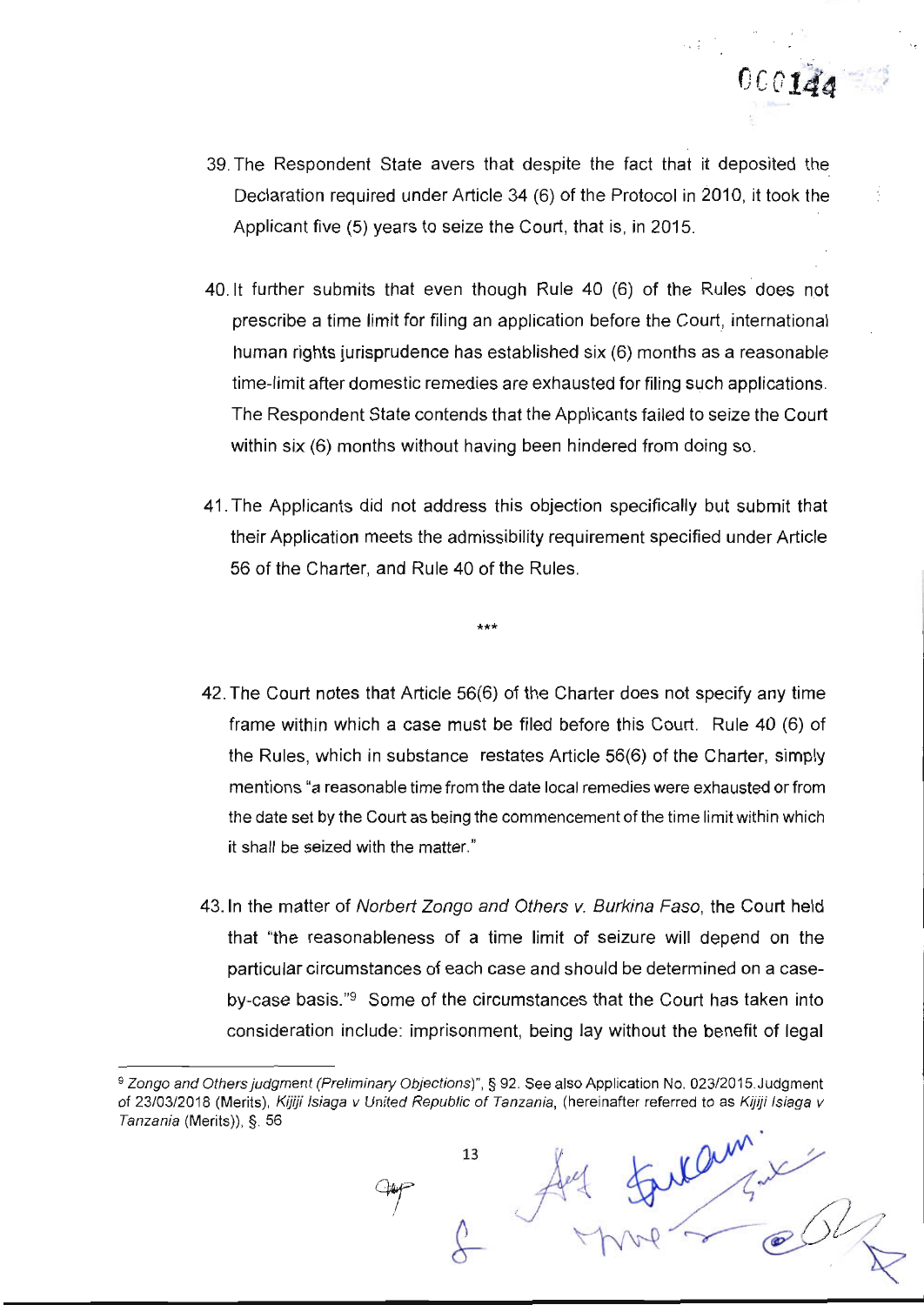@-

assistance<sup>10</sup>, indigence, illiteracy, lack of awareness of the existence of the Court, intimidation and fear of reprisal<sup>11</sup> and the use of extra-ordinary remedies. $12$ 

- 44. ln the instant Application, the Court observes that the judgment of the Court of Appeal in Criminal Appeal No. 47 of 2003 was delivered on 21 May 2004. However, the Applicants were able to file their Application before this Court only after 29 March 2010, the date that the Respondent State deposited the Declaration required under Article 36 (4) of the Protocol for individuals to have direct access to the Court. Nearly five (5) years and four (4) months elapsed between 29 March 2010 and 13 July 2015 when the Applicants fited their Application before this Court. The issue for determination is whether the five (5) years and four (4) months that the Applicants took to file their Application before the Court is reasonable.
- 45.The Court recalls its jurisprudence in the matter of the Beneficiaries of Late Norbert Zongo, Abdoulaye Nikiema alias Ablasse, Ernest Zongo, Blaise llboudo and mouvement burkinabe des droit de l'homme where it held that the purpose of Rule  $40(6)$  of the Rules is to guarantee "[j]udicial security by avoiding a situation where authorities and other concerned persons are kept in a situation of uncertainty for a long time".13 Also, "to provide the Applicant with sufficient time for reflection to enable him appreciate the opportunity of bringing a matter to court if necessary" and finally, to enable the Court to establish the relevant facts relating to the matter."<sup>14</sup>

14

<sup>&</sup>lt;sup>10</sup> Alex Thomas v Tanzania (Merits), § 73, Christopher Jonas v Tanzania (Merits), § 54, Application No.<br>010/2015. Judgment of 11/05/2018 (Merits), Amiri Ramadhani v. United Republic of Tanzania, § 83

<sup>&</sup>lt;sup>11</sup> Application No. 046/2016. Judgment of 11/05/2018 (Merits), Association Pour le progress et la Defense des droit des Femme Maliennes v. Republic of Mali, § 54.

<sup>&</sup>lt;sup>12</sup> Armand Guehi v. Tanzania (Merits and Reparations), § 56; Application No. 024/2015. Judgment of 7112118, Werema Wangoko v United Republic of Tanzania (Merits and Reparations), S 49, Application No. 001/2017. Judgment of 28/06/19, Alfred Agbes Woyome v Republic of Ghana (Merits and Reparations), § s 83-86.

 $13$  Zongo and others supra note 4, § 107.

 $14$  lbid.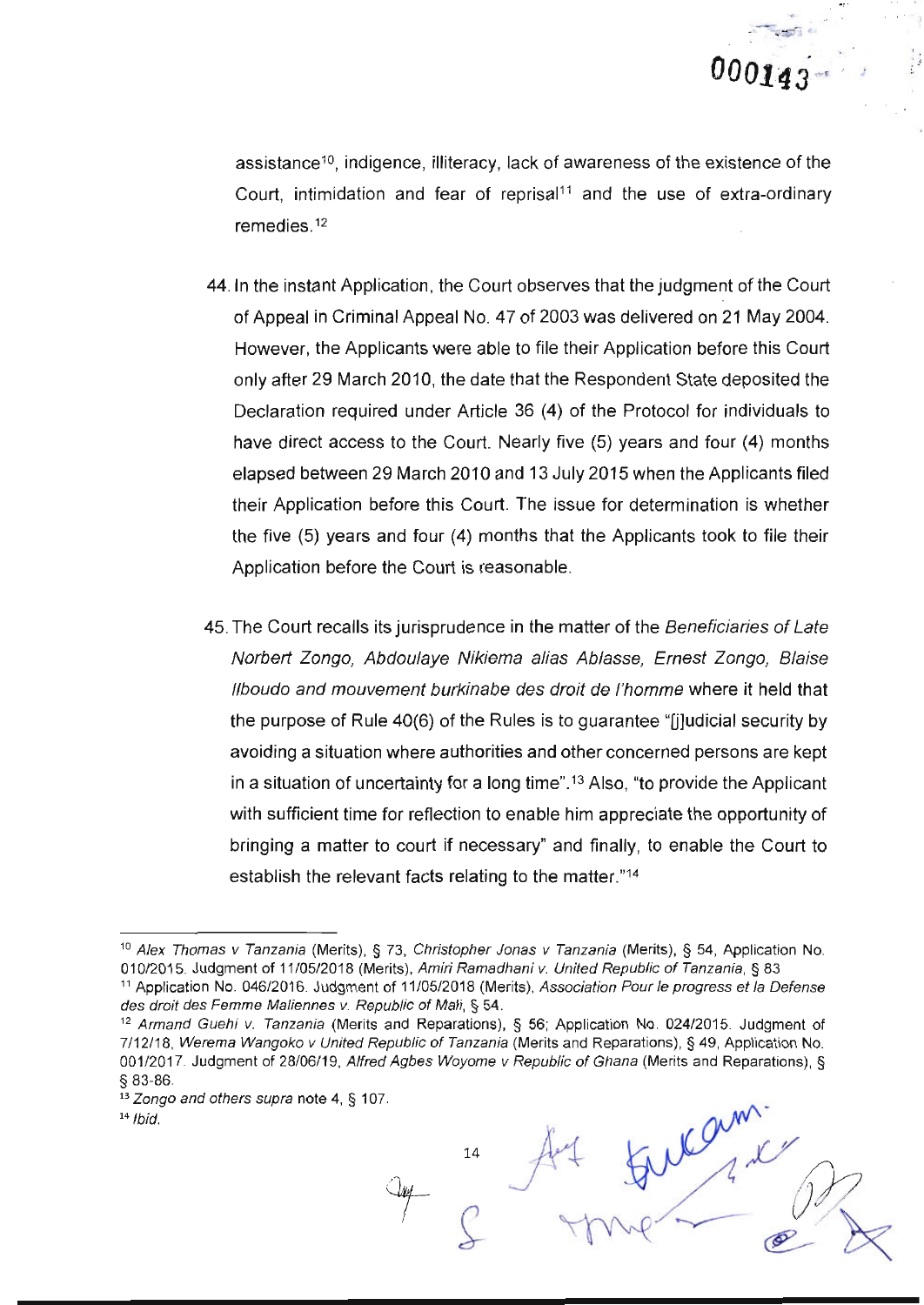- 46. Further in Amiri Ramadhani v Tanzania<sup>15</sup> and Christopher Jonas v Tanzania<sup>16</sup> the Court decided that the period of five (5) years and one month was reasonable owing to the circumstances of the Applicants. ln these two cases the Court took into consideration the fact that the Applicants were imprisoned, restricted in their movements and with limited access to information; they were lay, indigent, did not have assistance of a lawyer in their trials at the domestic court, were illiterate and were not aware of the existence of the Court.
- 47. Moreover in Werema Wangoko and another v. United Republic of  $Tanzania^{17}$ , the Court decided that the Applicants having used the review procedure, were entitled to wait for the review judgment to be delivered and that this justified the filing of their Application five (5) years, five (5) months after exhaustion of local remedies.
- 48.1n the instant case, the Court notes that although the Applicants are also incarcerated and thus restricted in their movement, they have not asserted or provided any proof that they are illiterate, lay, or had no knowledge of the existence of the Court. The Applicants have simply described themselves as "indigent".
- 49.The Court further notes that the Applicants were represented by legal counsel in their trial and appeals at the domestic level but they did not file for review of their final judgments. Overall, while the Court has always considered the personal circumstances of applicants in determining the lapse of reasonable time taken before being seized of a matter, the present Applicants have not provided the Court with any material evidence on the basis of which the Court can conclude that the period of five (5) years and

 $\gamma_{\text{NN}} \sim 0$ 

ram

<sup>&</sup>lt;sup>15</sup> Amiri Ramadhani v. Tanzania (Merits) § 50.

<sup>&</sup>lt;sup>16</sup> Christopher Jonas v. Tanzania (Merits) § 54.

 $17$  Werema Wangoko v. Tanzania (Merits and Reparations) § 49.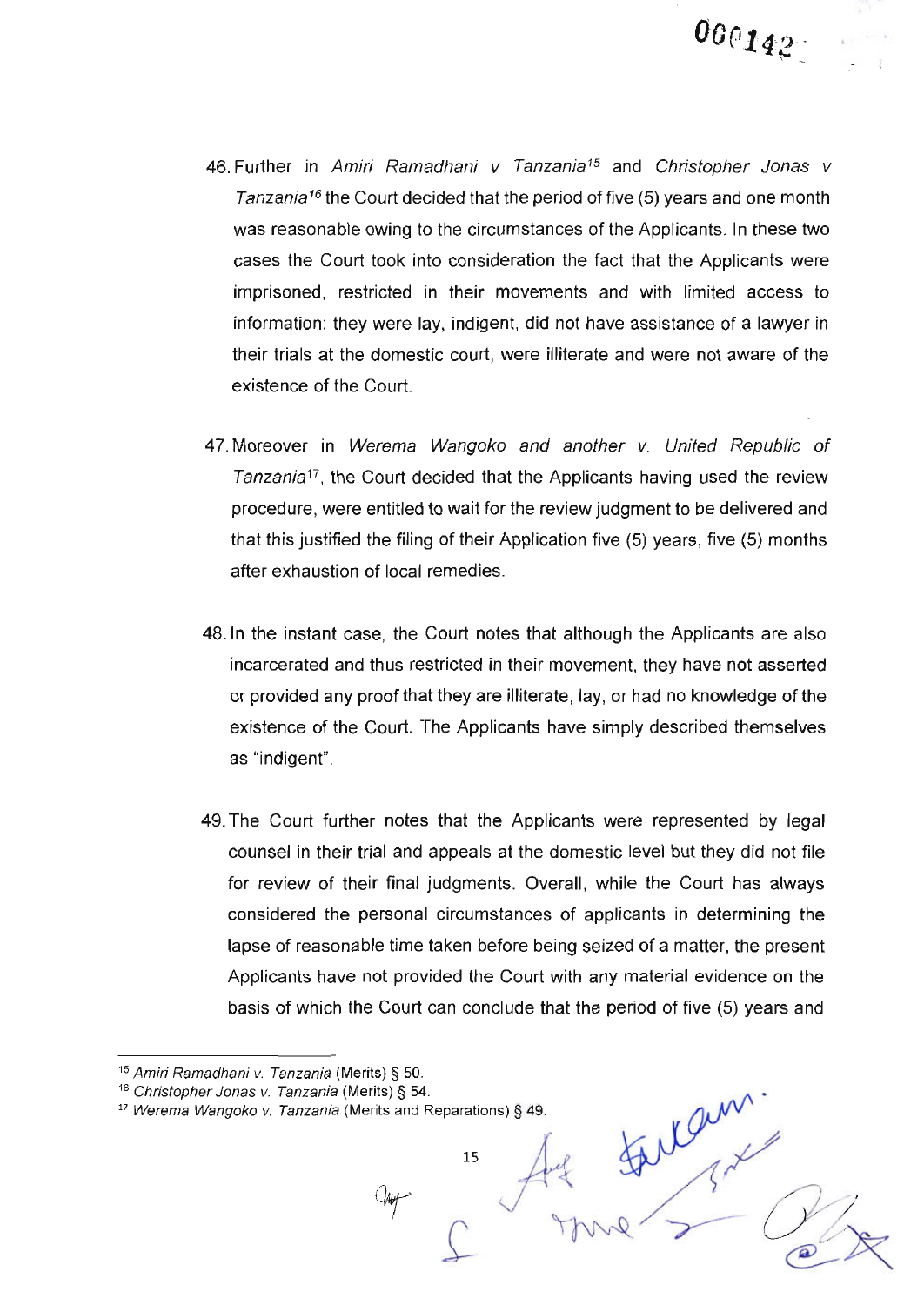four (4) months was a reasonable period of time taken to file their application before this Court. ln the circumstances, the Court finds that the Application does not comply with the requirement under Rule 40(6) of the Rules.

- 50.|n light of the foregoing, the Court holds that the Applicants have failed to comply with Rule 40(6) of the Rules and upholds the Respondent State's objection in this regard.
- 51. Having concluded that the Application was not ,filed within a reasonable time, the Court does not have to pronounce itself on whether other conditions of admissibility enumerated in Rule 40 of the Rules have been met, in as much as the conditions of admissibility are cumulative.<sup>18</sup>
- 52. Based on the above, the Court declares the Application inadmissible

#### VII. COSTS

- 53. Rule 30 of the Rules provides that: "Unless otherwise decided by the Court, each party shall bear its own costs."
- 54.The Applicants have not made any submissions on costs. However, the Respondent State has prayed the Court to order that the Applicants to bear the costs of the Application.
- 55. ln the instant case, the Court decides that each Party shall bear its own costs.

 $\rightarrow$ 

 $\tau$ 

16

<sup>&</sup>lt;sup>18</sup> See Application No. 02402016. Judgment of 21/3/2018 (Admissibility), Mariam Kouma and Ousmane Diabaté v. Republic du Mali, § 63; Application No. 022/2015. Judgment of 11/5/2018 (Admissibility), Rutabingwa Chrysanthe v. Republic of Rwanda, § 48.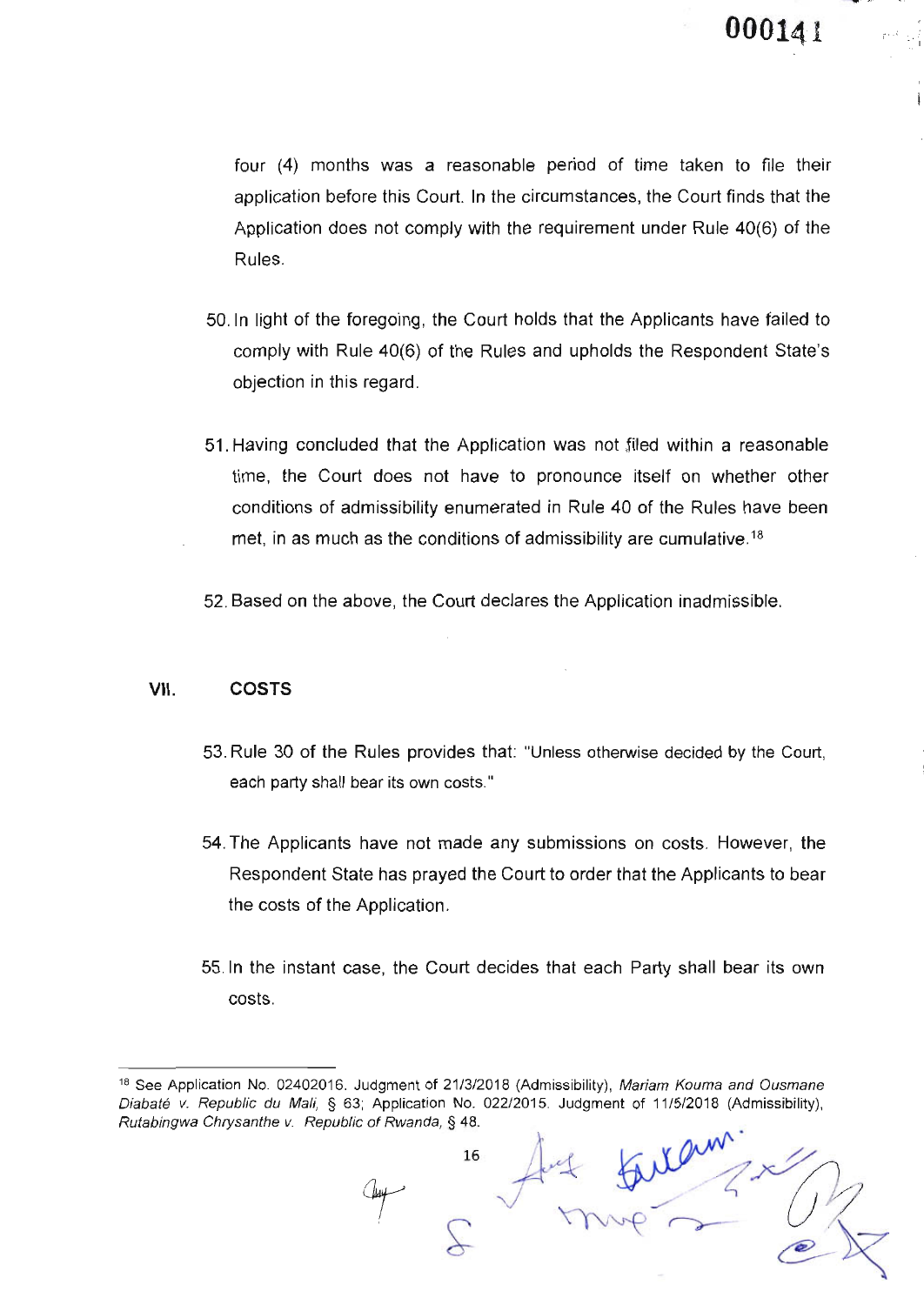#### VIII. **OPERATIVE PART**

56. For these reasons:

#### THE COURT,

#### Unanimously:

#### On jurisdiction

- i. Dismisses the objections to its jurisdiction;
- ii. Declares that it has jurisdiction.

#### On admissibility

- iii. Dismisses the objection to the admissibility of the Application based on the lack of exhaustion of local remedies;
- iv. Declares that the Application was not filed within a reasonable time;
- Declares that the Application is inadmissible. v.

#### On costs

Decides that each Party shall bear its own costs. vi.

pari.  $17$